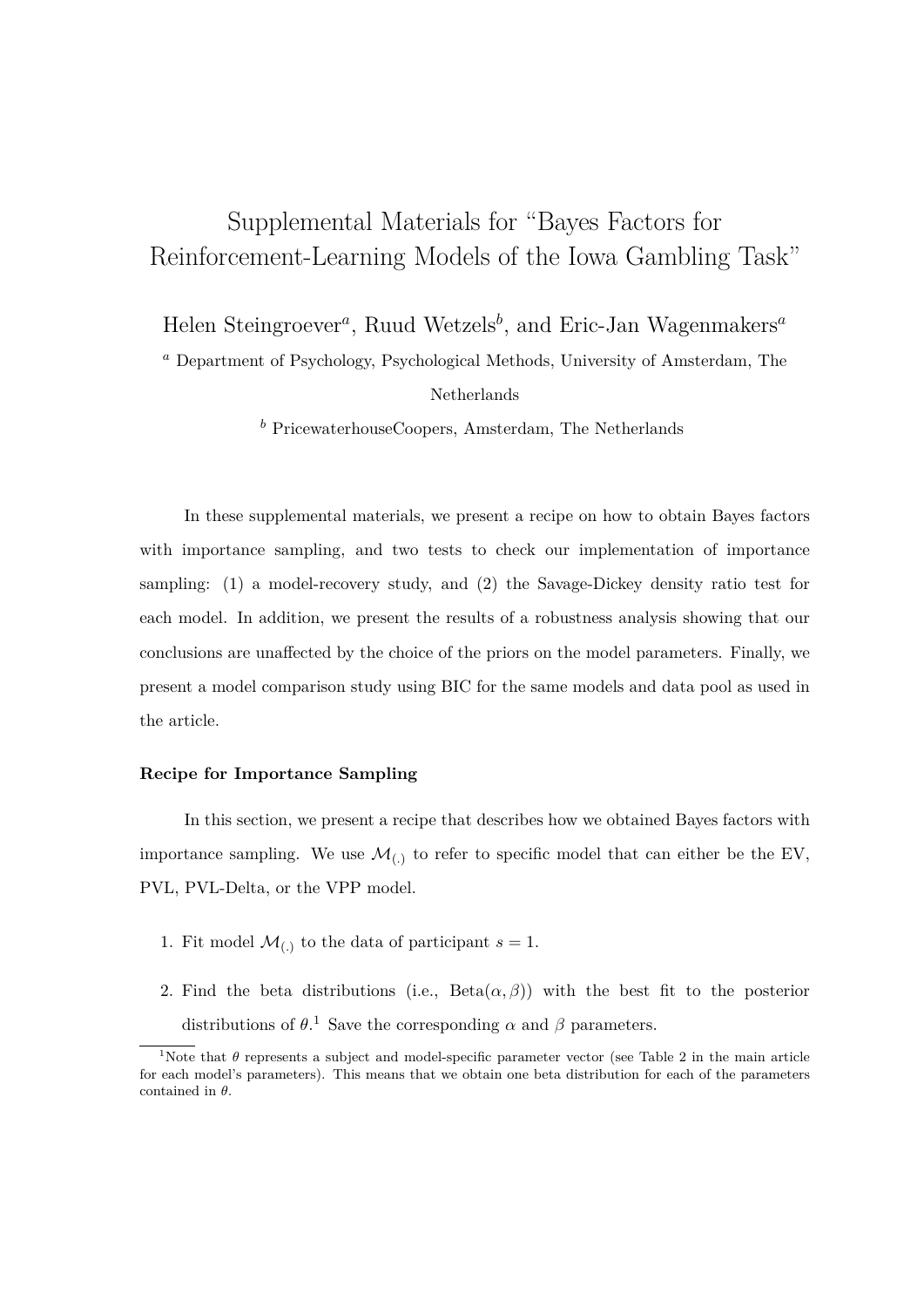- 3. Draw a set of parameters from the Beta importance densities, and compute the associated likelihood. Save the likelihood.
- 4. Repeat the previous step *D* − 1 times (with *D* the number of draws).
- 5. Compute the marginal likelihood using Equation 1.

$$
m(y \mid \mathcal{M}_{(.)}) \approx \frac{1}{N} \sum_{i=1}^{N} \frac{p(y \mid \theta_i, \mathcal{M}_{(.)}) p(\theta_i \mid \mathcal{M}_{(.)})}{g(\theta_i \mid \mathcal{M}_{(.)})}, \quad \theta_i \sim g(\theta \mid \mathcal{M}_{(.)})
$$
 (1)

6. Repeat steps  $1 - 5$  for all  $s \in \{2, ..., S\}$  (with *S* the number of participants).

## **Model-Recovery Studies**

In this section, we present the results of the model-recovery study. The purpose of this study was to confirm that the Bayes factor tends to favor the data-generating model. This study is based on eight generated data sets: We generated 25 synthetic participants completing a 100-trial IGT using each of the four models. As data-generating parameters we used the median parameter values obtained from fitting the models to a subset of the data used in the article.

We fit each of the four models to the four data sets, and then applied importance sampling to derive Bayes factors for all possible model comparisons. Analogous to the analyses reported in the main text, we present histograms showing the distribution of the log Bayes factors. In addition, we calculated the median posterior model probability for each model, and the proportion of participants for whom each model has the highest posterior model probability. The latter two should be high whenever the data-generating model is the same as the model that was used to fit the data (see also Pitt  $&$  Myung, 2002).

Figure 1 shows the distribution of the log Bayes factors of 25 synthetic participants completing a 100-trial IGT. It is evident that in the case of all models, the majority of the synthetic participants provides evidence for the data-generating model. This finding is corroborated by Table 1: The median posterior model probability and the percentage of participants for whom each model has the largest posterior model probability are highest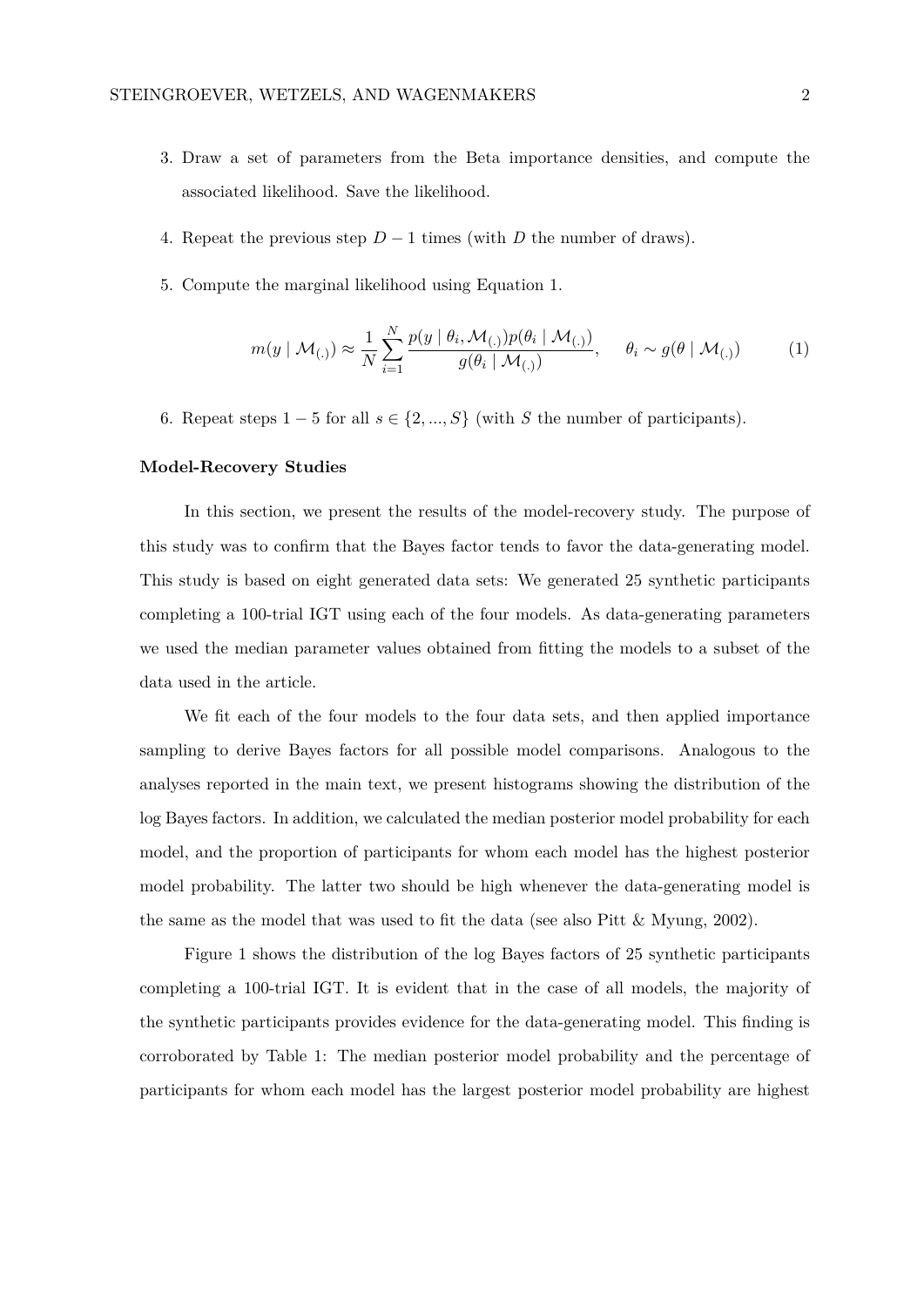

*Figure 1*. Histograms of the  $log(BF)$  of 25 synthetic participants completing a 100-trial IGT. Data of the first to fourth row were generated with the EV, PVL, PVL-Delta, and VPP model, respectively. A positive  $log(BF_{12})$  indicates that the data are more likely to occur under the first model (i.e., the data-generating model) than under the second model, whereas a negative  $log(BF_{12})$  indicates that the data are more likely to occur under the second model (i.e., the model that did *not* generate the data).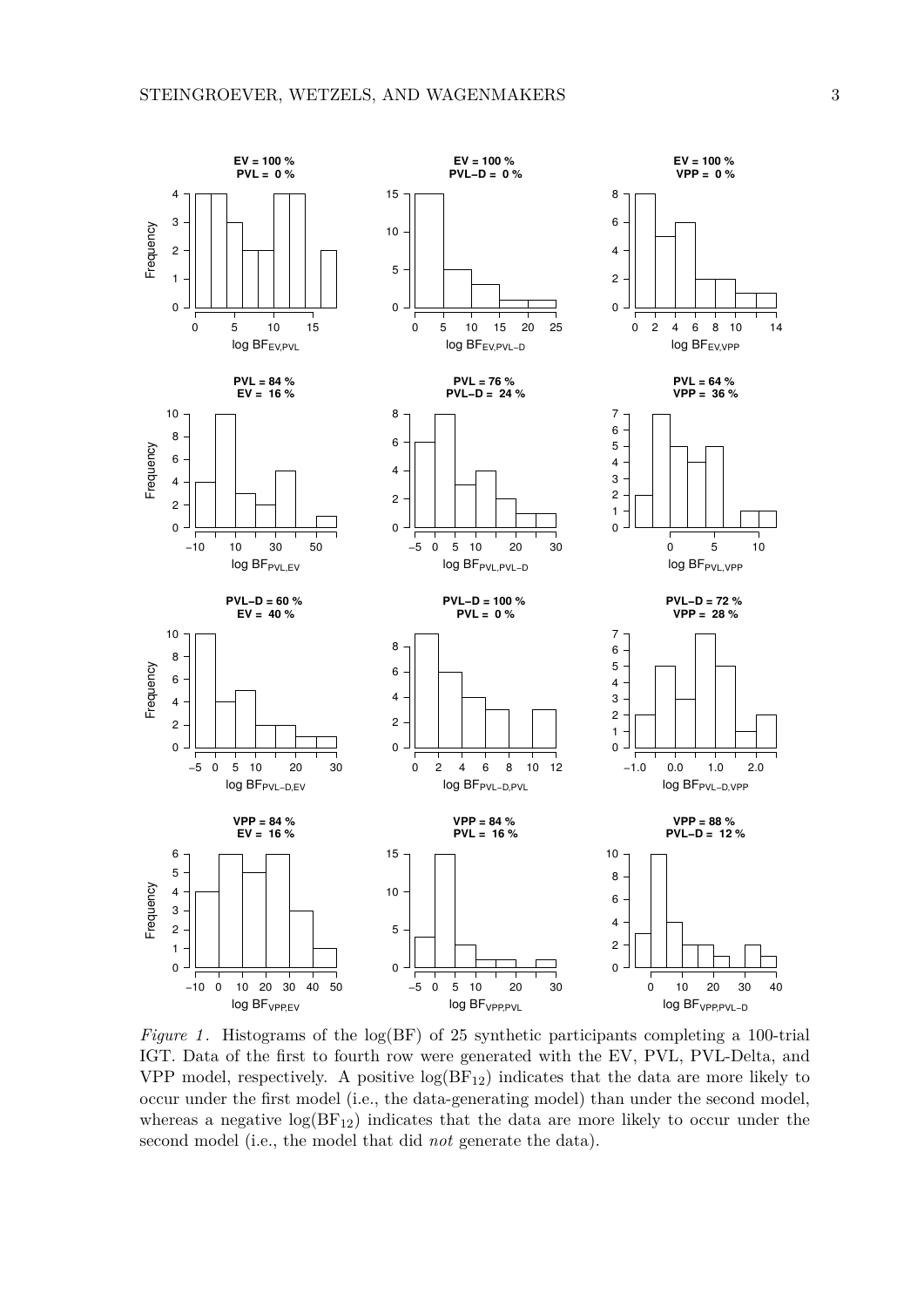for the data-generating model. Thus, these results suggest that our implementation of importance sampling is correct and that the Bayes factor is a useful model comparison tool. Table 1

*Median posterior model probabilities (MPMP) and percentage of participants for whom the corresponding model has the largest posterior model probability. The data were generated with either the EV, PVL, PVL-Delta, or VPP model, and describe the performance of 25 synthetic participants on a 100-trial IGT (i.e., first model-recovery study).*

|            | Data-generating model |      |             |      |           |      |      |      |
|------------|-----------------------|------|-------------|------|-----------|------|------|------|
|            | EV                    |      | PVL         |      | PVL-Delta |      | VPP  |      |
|            | <b>MPMP</b>           | $\%$ | <b>MPMP</b> | $\%$ | MPMP      | $\%$ | MPMP | $\%$ |
| EV         | .95                   | 100  | .00.        | 12   | .07       | 40   | .00. | 16   |
| <b>PVL</b> | .00                   | 0    | .69         | 56   | .05       |      | .07  | 12   |
| PVL-Delta  | $.03\,$               |      | .02         | 12   | .58       | 56   | .02  |      |
| VPP        | .02                   | 0    | 12          | 20   | 21        |      | .69  | 64   |

## **Savage-Dickey Density Ratio Tests**

An alternative way to check our implementation of importance sampling is to investigate whether Bayes factors obtained with our implementation of importance sampling are in line with Bayes factors obtained with the Savage-Dickey density ratio test (Dickey, Lientz, et al., 1970; Dickey, 1971). The Savage-Dickey density ratio offers a method to compute Bayes factors for *nested* models. In order to be able to compare Bayes factors obtained with these two different methods, we thus needed to create nested RL models. This was done by fixing an arbitrary parameter of each model. We decided to fix the *a* parameter of each model to a predefined value  $a_0$ , and indicate nested models by  $\mathcal{M}_{(.)}^*$ . Thus, the idea is to compare each of the four RL models to its nested version using both importance sampling and Savage-Dickey.

The Savage-Dickey method is explained in detail in Lee and Wagenmakers (2013), Vandekerckhove, Matzke, and Wagenmakers (2015), and Wagenmakers, Lodewyckx, Kuriyal, and Grasman (2010); here, we only provide the main idea: To obtain a Bayes factor comparing a RL model  $\mathcal{M}_i$  (where  $i \in \{EV, PVL, PVL\}$ -Delta, VPP $\}$ ) to its nested version  $\mathcal{M}_{i}^{*}$ , we need to divide the prior ordinate at a fixed value of parameter *a* (i.e., *a*<sub>0</sub>) by the posterior ordinate at that same fixed parameter value. The Bayes factor according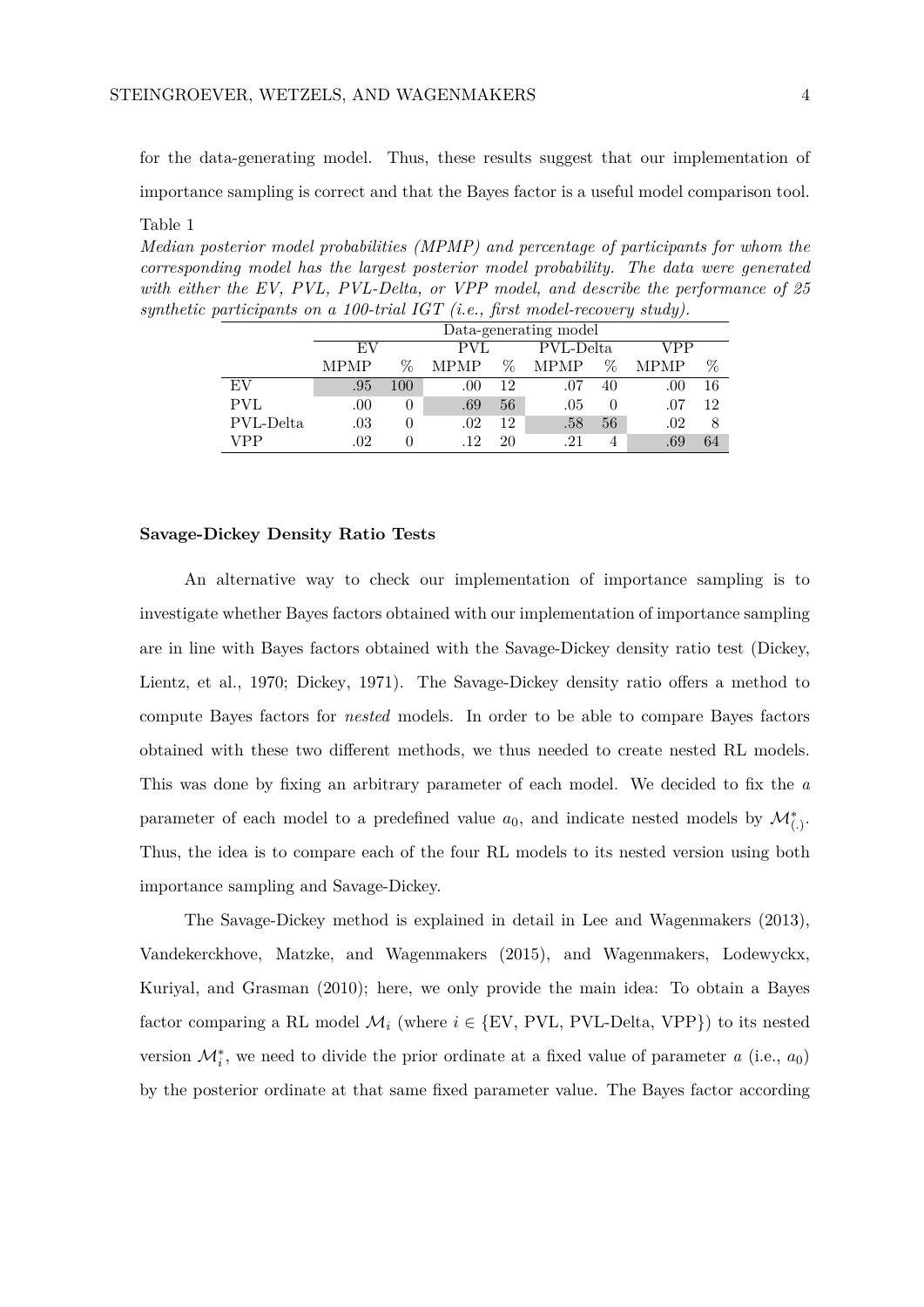to the Savage-Dickey method is then defined as:

BF
$$
\mathcal{M}_i \mathcal{M}_i^* = \frac{p(y \mid \mathcal{M}_i)}{p(y \mid \mathcal{M}_i^*)} = \frac{p(a = a_0 \mid \mathcal{M}_i)}{p(a = a_0 \mid y, \mathcal{M}_i)},
$$
\n(1)

where *y* is the data, and  $a = a_0$  indicates that the parameter *a* is fixed to a predefined value *a*0.

The Bayes factor that we wish to approximate with importance sampling is the ratio of the marginal likelihood of the complete RL model and its nested version, that is:

$$
BF_{\mathcal{M}_i \mathcal{M}_i^*} = \frac{m(\mathbf{y} \mid \mathcal{M}_i)}{m(\mathbf{y} \mid \mathcal{M}_i^*)}.
$$
 (2)

We applied the Savage-Dickey density ratio test and importance sampling to the same synthetic data set as used in the last section (i.e., 25 synthetic participants completing a 100-trial IGT). In Figure 2 we present the Savage-Dickey density ratio test for the four models and four synthetic subjects; the results for the remaining participants are similar. The header of each plot shows the Bayes factor obtained with importance sampling (i.e., BF<sub>IS</sub>), and the Bayes factor obtained with the Savage-Dickey method (i.e., BF<sub>SD</sub>). The dashed and solid lines represent the prior and posterior distribution, respectively. The black dots indicate the height of the prior and posterior distributions at  $a = a_0$ . From the figure it is evident that there is a close correspondence between Bayes factors obtained with the Savage-Dickey density ratio test and importance sampling suggesting that we correctly implemented importance sampling.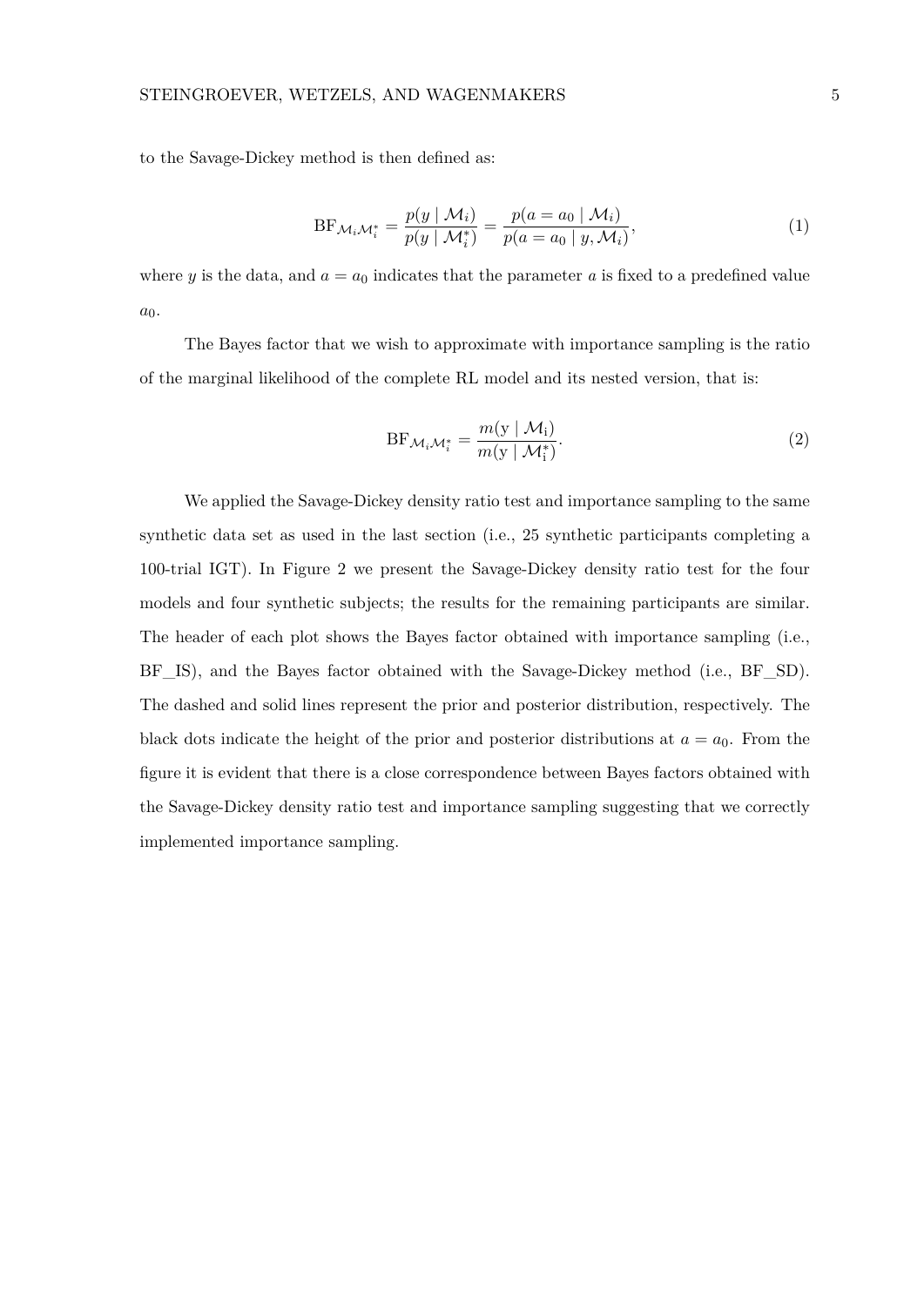

*Figure 2.* Illustration of the Savage-Dickey density ratio test for all models. Data of the first to fourth row were generated and fit with the EV, PVL, PVL-Delta, and VPP model, respectively. The header of each plot shows the BF obtained with importance sampling (i.e., BF\_IS), and the Bayes factor obtained with the Savage-Dickey method (i.e., BF\_SD). The dashed and solid lines represent the prior and posterior distribution, respectively. The black dots indicate the height of the prior and posterior distributions at  $a = a_0$ .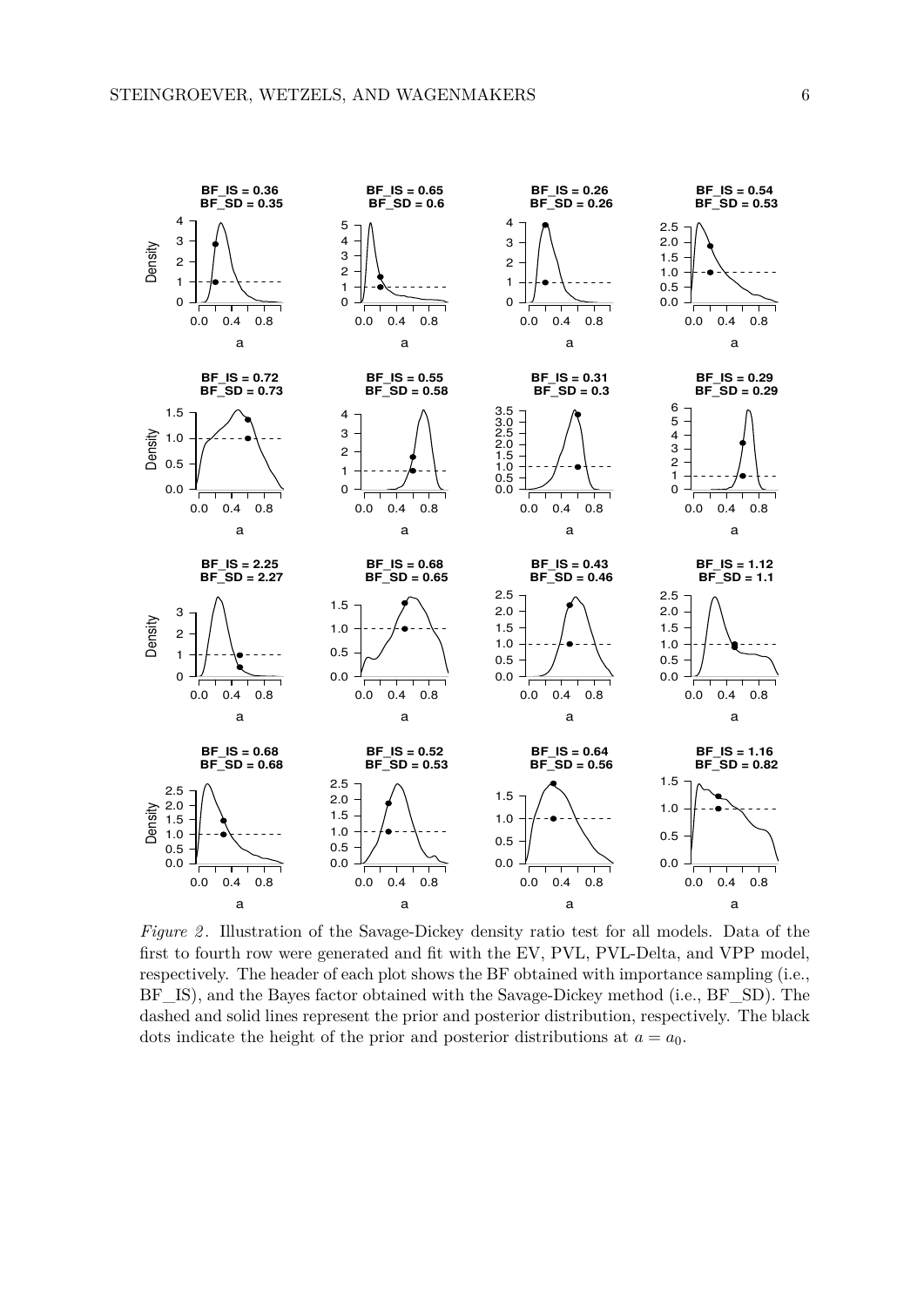### **Robustness Analyses**

In this section, we present the results of a robustness analysis. The aim of this analysis is to investigate the extent to which our conclusions are altered by the choice of the priors on the model parameters. Whereas we used uniform priors on the model parameters in the analyses presented in the main article (i.e.,  $Beta(1, 1)$ ), we repeat here the analyses with two different priors: either a  $Beta(1, 2)$  or a  $Beta(2, 1)$  distribution. The different prior distributions are visualized in Figure 3. It is evident that the  $Beta(1, 1)$  distribution puts equal mass on all parameter values, the  $Beta(1, 2)$  distribution favors smaller parameter values, whereas the  $Beta(2, 1)$  distribution favors larger parameter values.



*Figure 3* . Visulalization of the different priors. The prior distribution shown in the left panel is used in the analyses presented in the main article, whereas the prior distributions present in the middle and right panel are used in the sensitivity analyses.

Figures 4 - 6 show, separately for the three different prior distributions, the distribution of the log Bayes factors of all participants for the six possible model comparisons. A positive  $log(BF_{12})$  indicates that the data are more likely to occur under the first model than under the second model, whereas a negative  $log(BF_{12})$  indicates that the data are more likely to occur under the second model than under the first model. The header of each histogram presents the percentage of participants for whom the data are more likely to occur under model  $\mathcal{M}_1$  than model  $\mathcal{M}_2$ .

Figures 4 - 6 show that there are some quantitative differences depending on which prior distribution is used. For example, the EV model is stronger supported when a Beta(2, 1) prior is used compared to the two other prior distributions. However, the qualitative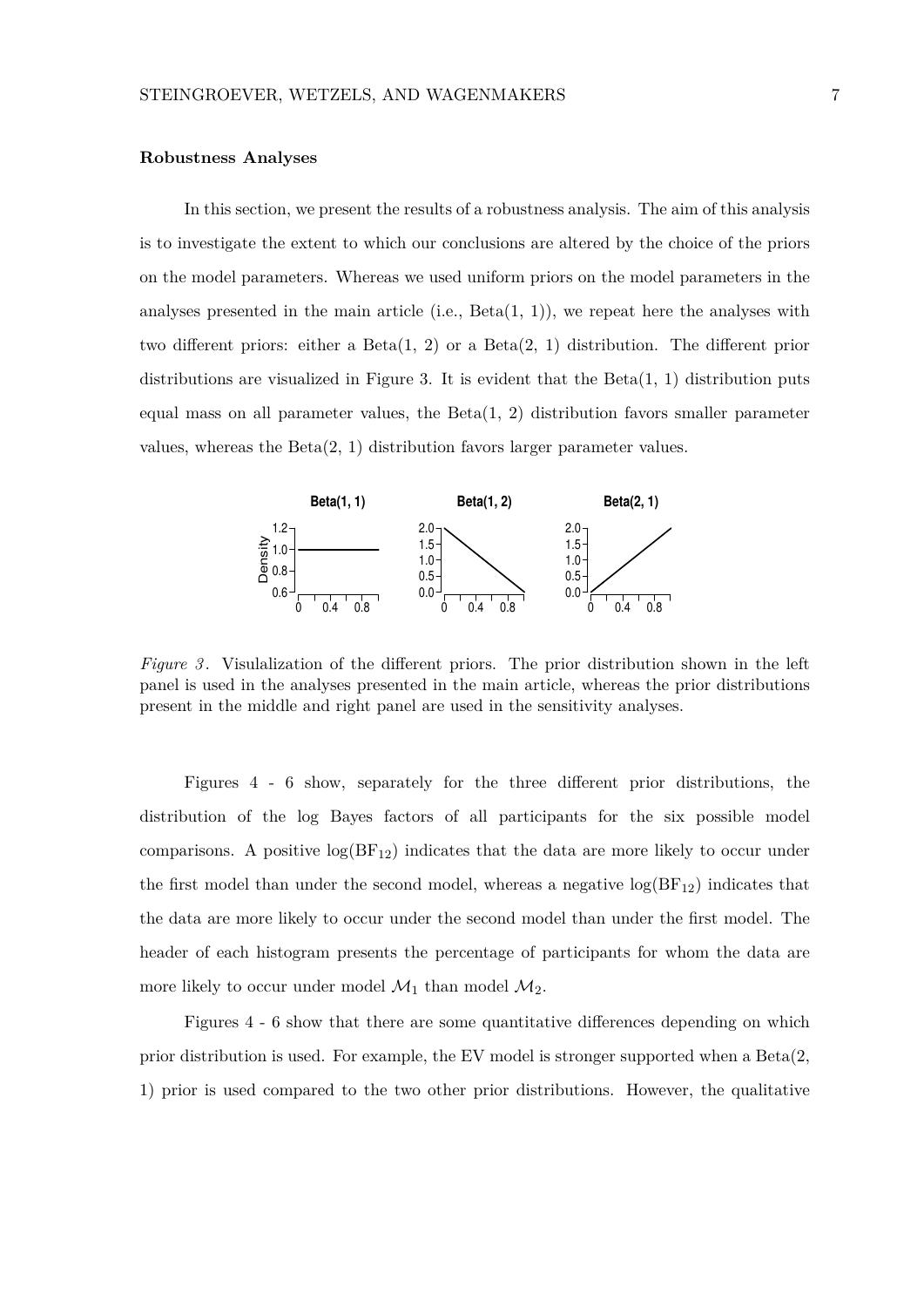

*Figure 4.* Beta(1, 1) prior: Histograms of the  $log(BF)$  for pairwise comparison of four RL models applied to the IGT data from each of 771 participants (cf. Figure 2 in the main article). A positive  $log(BF_{12})$  indicates that the data are more likely to occur under the first model than under the second model, whereas a negative  $log(BF_{12})$  indicates that the data are more likely to occur under the second model. Note that a log(BF) of 20 corresponds to a BF of almost 500 million, and that Jeffreys (1961) considers as extreme evidence a Bayes factor larger than 100 (i.e.,  $log(BF) > 4.6$ ). The header of each histogram presents the percentage of participants for whom the data are more likely to occur under the corresponding model.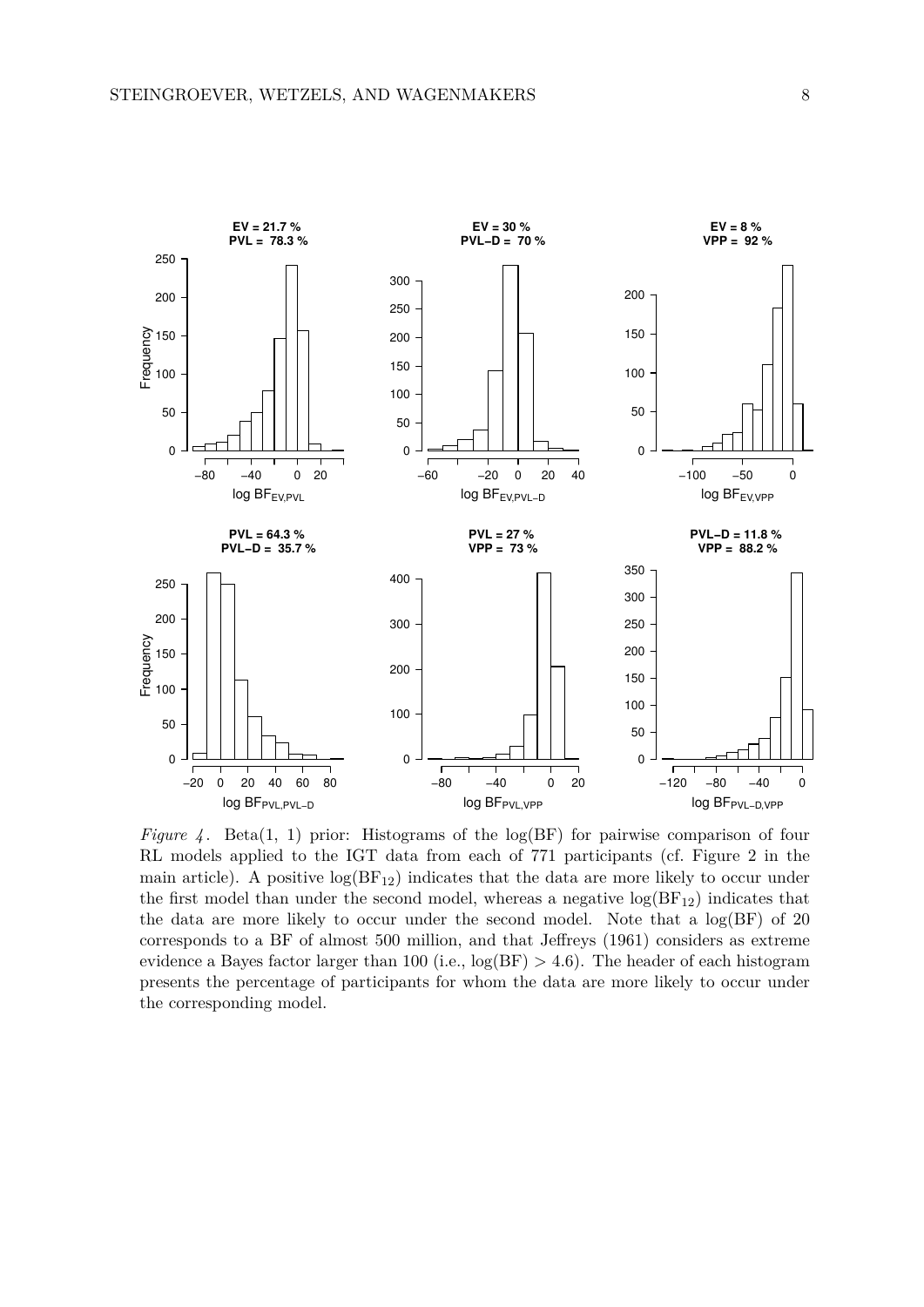

*Figure 5*. Beta(1, 2) prior: Histograms of the log(BF) for pairwise comparison of four RL models applied to the IGT data from each of 771 participants. A positive  $log(BF_{12})$ indicates that the data are more likely to occur under the first model than under the second model, whereas a negative  $log(BF_{12})$  indicates that the data are more likely to occur under the second model. Note that a  $log(BF)$  of 20 corresponds to a BF of almost 500 million, and that Jeffreys (1961) considers as extreme evidence a Bayes factor larger than 100 (i.e.,  $log(BF) > 4.6$ ). The header of each histogram presents the percentage of participants for whom the data are more likely to occur under the corresponding model.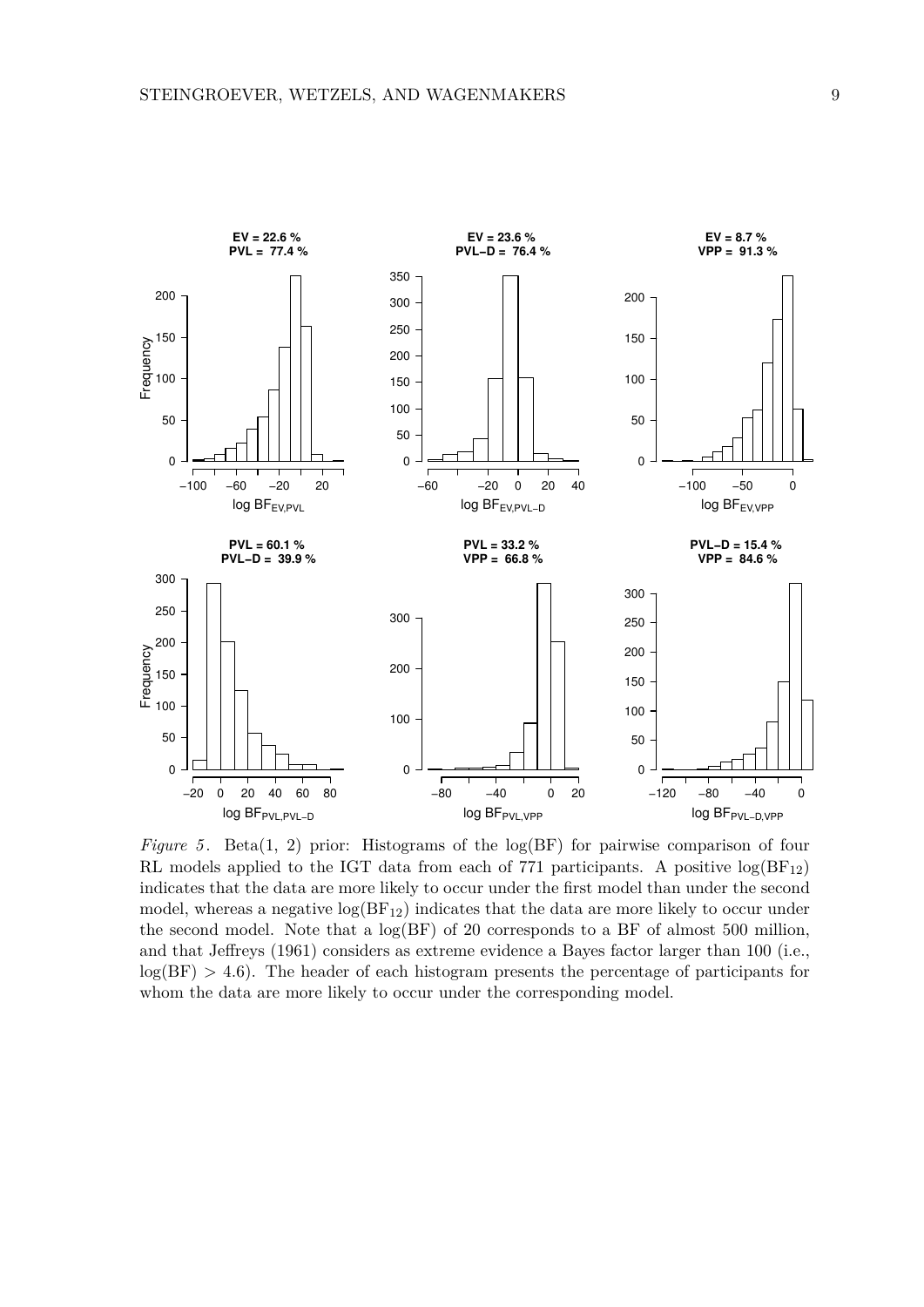

*Figure 6*. Beta(2, 1) prior: Histograms of the log(BF) for pairwise comparison of four RL models applied to the IGT data from each of 771 participants. A positive  $log(BF_{12})$ indicates that the data are more likely to occur under the first model than under the second model, whereas a negative  $log(BF_{12})$  indicates that the data are more likely to occur under the second model. Note that a  $log(BF)$  of 20 corresponds to a BF of almost 500 million, and that Jeffreys (1961) considers as extreme evidence a Bayes factor larger than 100 (i.e.,  $log(BF) > 4.6$ ). The header of each histogram presents the percentage of participants for whom the data are more likely to occur under the corresponding model.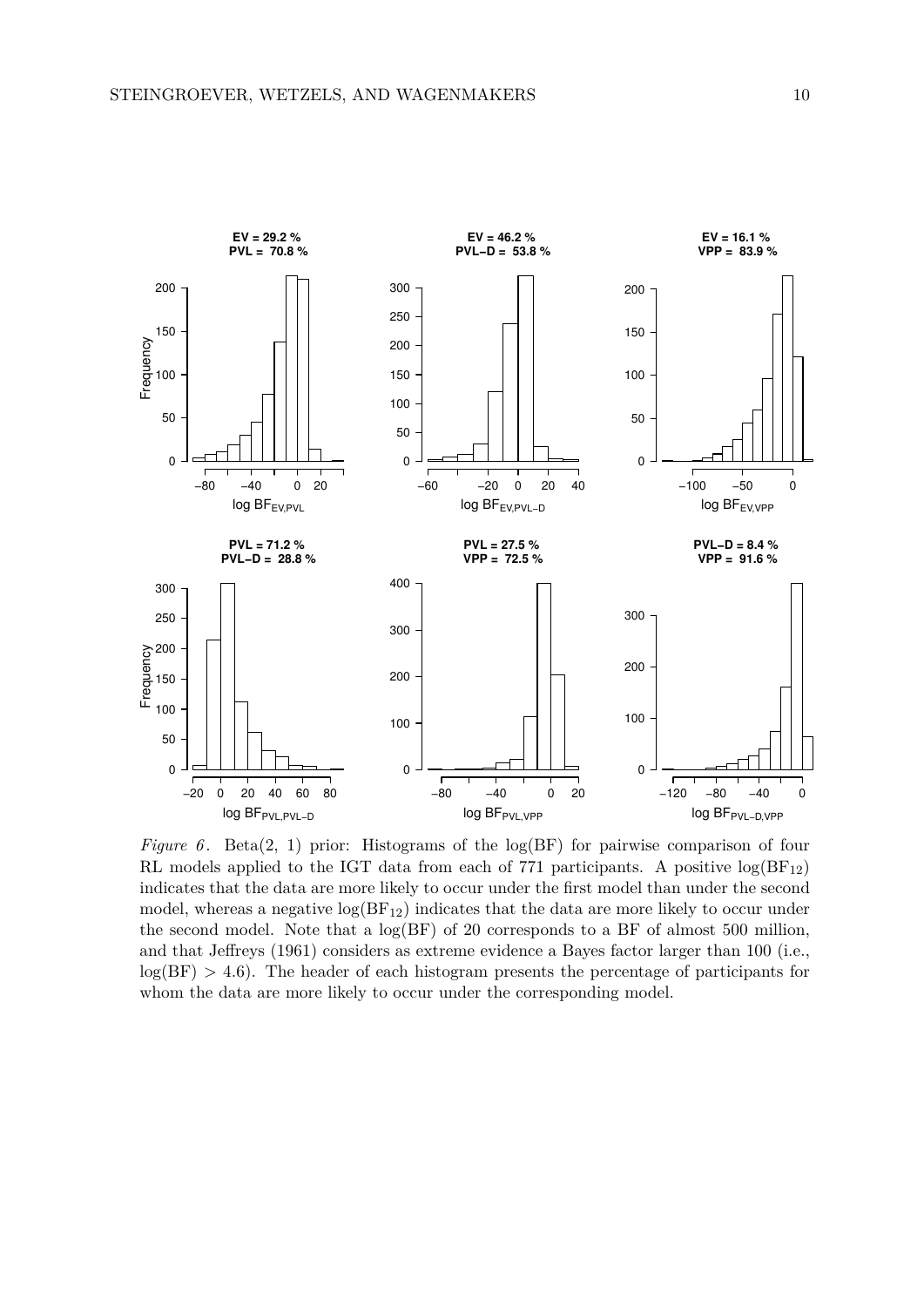#### Table 2

*Median posterior model probabilities (MPMP; note that these need not sum to 1), and percentage of participants for whom the corresponding model has the largest posterior model probability, for the three different prior distributions separately. Grey shaded cells refer to the best model.*

|           | Beta(1, 1)  |    | Beta(1, 2)  |    | Beta(2, 1)       |    |
|-----------|-------------|----|-------------|----|------------------|----|
|           | <b>MPMP</b> | ℅  | <b>MPMP</b> | Z  | <b>MPMP</b>      | ℅  |
| EV        | .00         |    | .00         | 6  | .00 <sub>1</sub> | 13 |
| PVL       | .04         | 25 | .04         | 30 | .02              | 25 |
| PVL-Delta | .00         | 9  | .00         | 11 | .00.             | 5  |
| VPP       | .64         | 59 | .49         | 52 | .66              | 57 |

conclusions are the same irrespective of the prior distribution; all three figures show that the data provide the most evidence for the VPP model, and the least evidence for the EV model. In addition, the data provide more evidence for the PVL model than for the PVL-Delta model.

The findings from Figures 4 - 6 are corroborated by Table 2. The second, fourth, and sixth column of Table 2 show the median posterior model probabilities, and the third, fifth and seventh column show the percentage of participants for whom the corresponding model has the largest posterior model probability, separately for the three different prior distributions. It is evident that the VPP model is supported the most; that is, the data from 52-59% of the participants provide the most evidence for the VPP model. The PVL model is favored by the second largest proportion of the participants (i.e., 25-30%). It is also evident that the EV model is stronger supported than the PVL-Delta model when a  $Beta(2, 1)$  prior is used—a finding that is reversed for the two other prior distributions.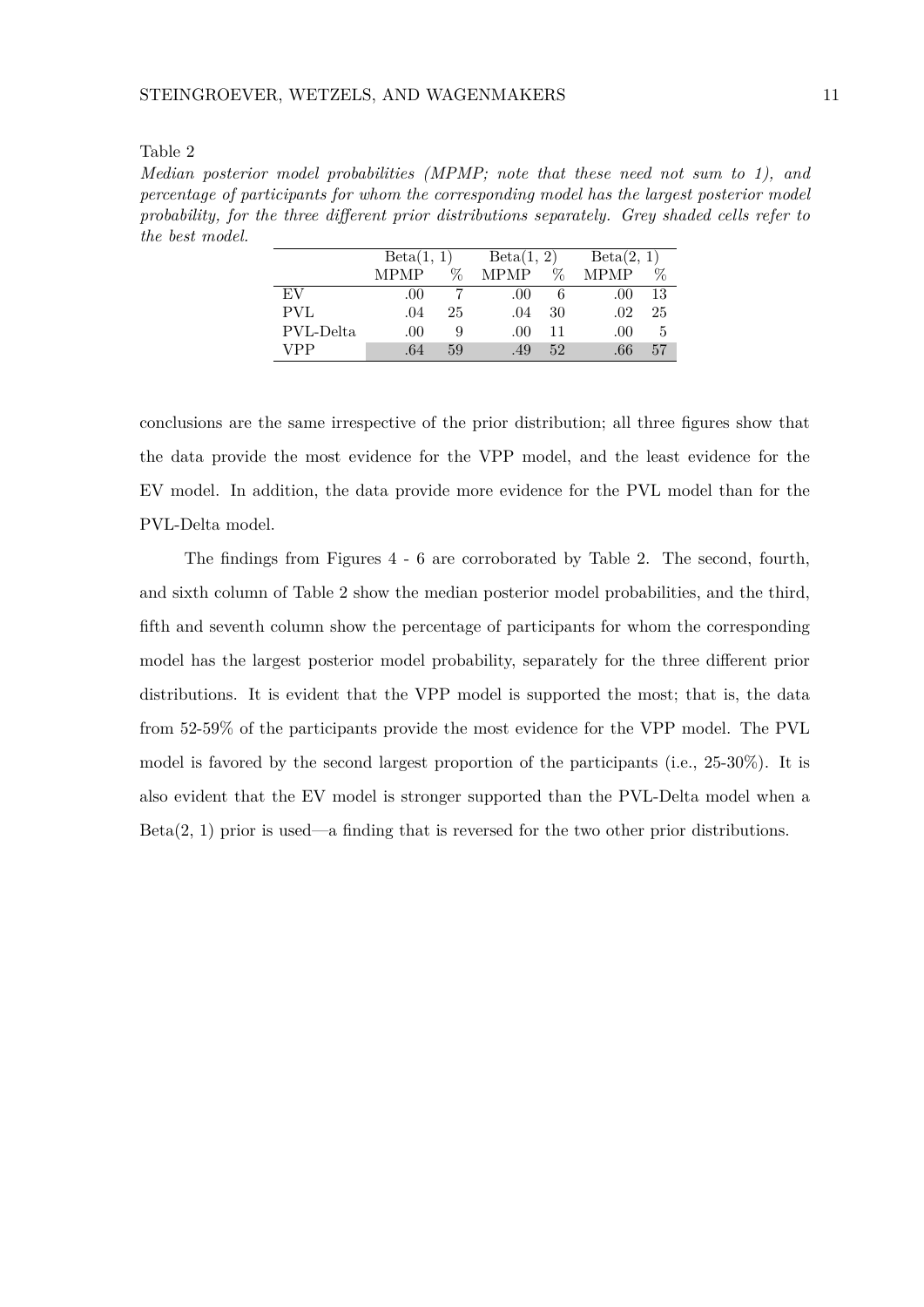

*Figure 7.* Beta(1, 1) prior: Distribution of the posterior model probabilities of 771 participants derived with importance sampling. Each violin plot shows the distribution of posterior model probabilities for one model. The dots indicate the median posterior model probability (cf. second column of Table 2), and the boxes indicate the interquartile range (i.e., the distance between the .25 and .75 quantiles).

The distributions of individual posterior model probabilities are visualized in Figures 7 - 9, which presents violin plots of the 771 posterior model probabilities for each of the four RL models, for the three different prior distributions separately. The dots indicate the median posterior model probability (cf. second, fourth, and sixth column of Table 2), and the boxes indicate the interquartile range (i.e., the distance between the .25 and .75 quantiles). From Figures 7 - 9, it is evident that in the case of the EV, PVL, and PVL-Delta models, the individual posterior model probabilities follow a right skewed distribution suggesting that the data of most participants provide little evidence for these models. It is also evident that the tail of the distribution in the case of the EV and PVL-Delta models is thinner than in the case of the PVL model. This suggests that there are more participants who provide strong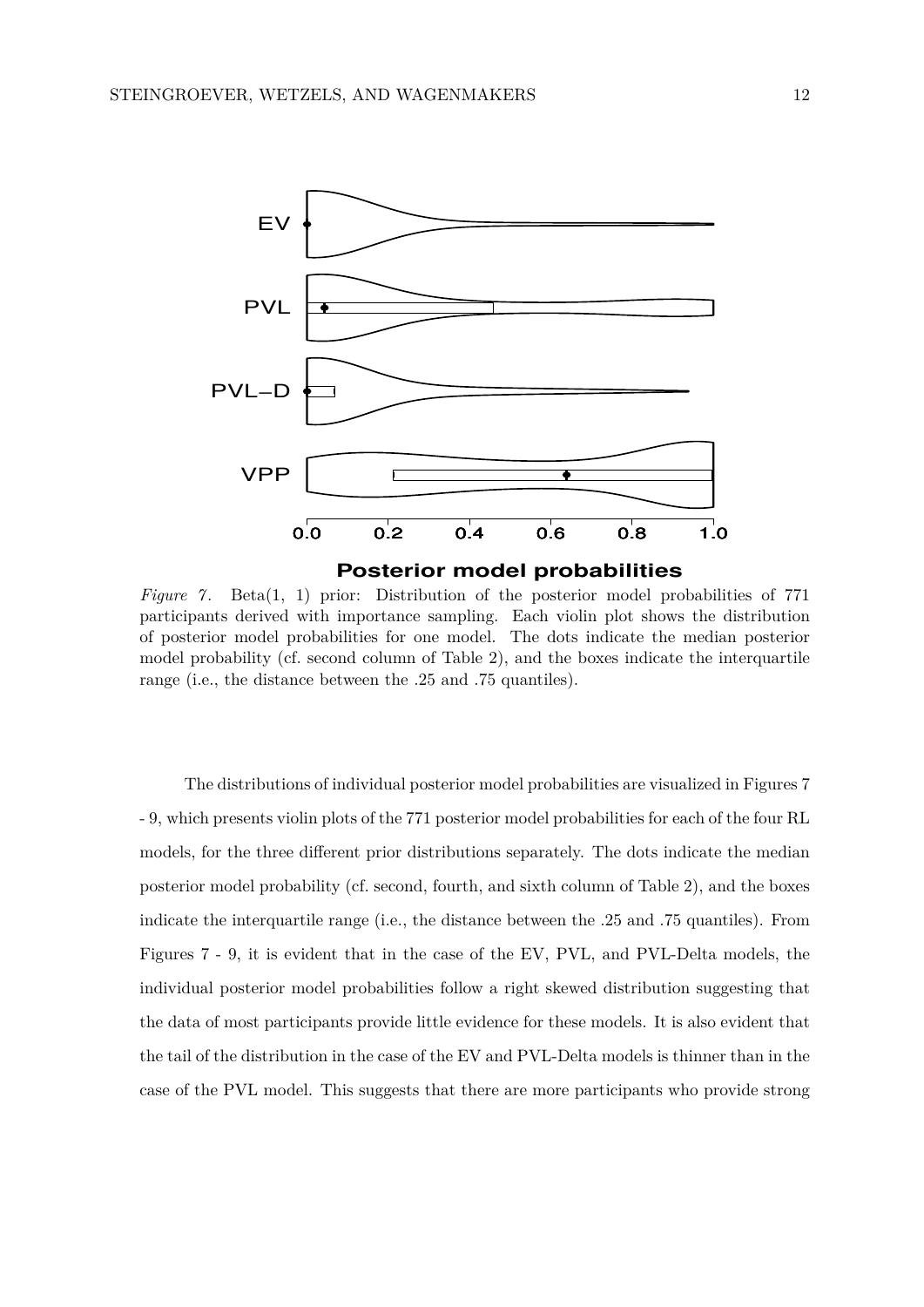

*Figure 8*. Beta(1, 2) prior: Distribution of the posterior model probabilities of 771 participants derived with importance sampling. Each violin plot shows the distribution of posterior model probabilities for one model. The dots indicate the median posterior model probability (cf. fourth column of Table 2), and the boxes indicate the interquartile range (i.e., the distance between the .25 and .75 quantiles).

evidence for the PVL model then for the EV and PVL-Delta models. In the case of the VPP model, the distribution of the posterior model probabilities is bimodal with the right mode being more pronounced than the left mode. This distribution suggests that the evidence for the VPP model differs greatly across participants, but that most participants provide compelling evidence in favor of the VPP model. Altogether Figures 7 - 9 suggest that there are only minor difference in the distributions of individual poster model probabilities. To conclude, this robustness analysis suggests that our main conclusions are unaffected by the choice of the prior distribution.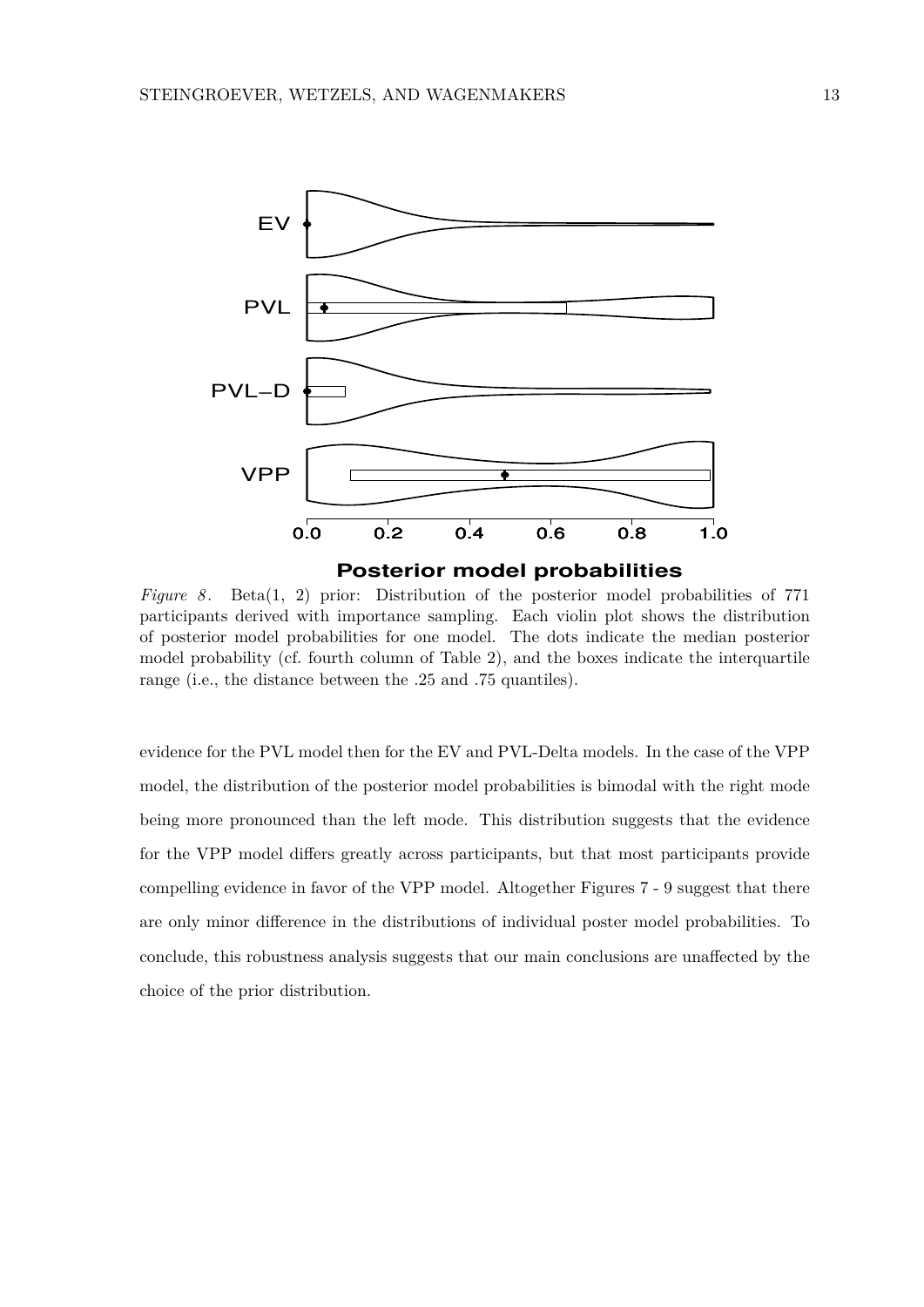

*Figure 9.* Beta(2, 1) prior: Distribution of the posterior model probabilities of 771 participants derived with importance sampling. Each violin plot shows the distribution of posterior model probabilities for one model. The dots indicate the median posterior model probability (cf. sixth column of Table 2), and the boxes indicate the interquartile range (i.e., the distance between the .25 and .75 quantiles).

## **Comparison to BIC**

In this section, we present the results of a model comparison study based on BIC for the same models and data pool as used in the article. The BIC is called post hoc fit criterion in the context of RL models for the IGT. Therefore, we call it here "BIC post hoc fit criterion". The advantage of the BIC post hoc fit criterion is that it is easier to compute than the importance sampling Bayes factors. However, it should be kept in mind that the BIC post hoc fit criterion considers only one dimension of model complexity, that is, the number of parameters, and that the BIC post hoc fit criterion is derived as an asymptotic approximation of Bayesian model selection using Bayes factors (Myung, Cavagnaro, & Pitt, in press). Another popular measure is the Watanabe-Akaike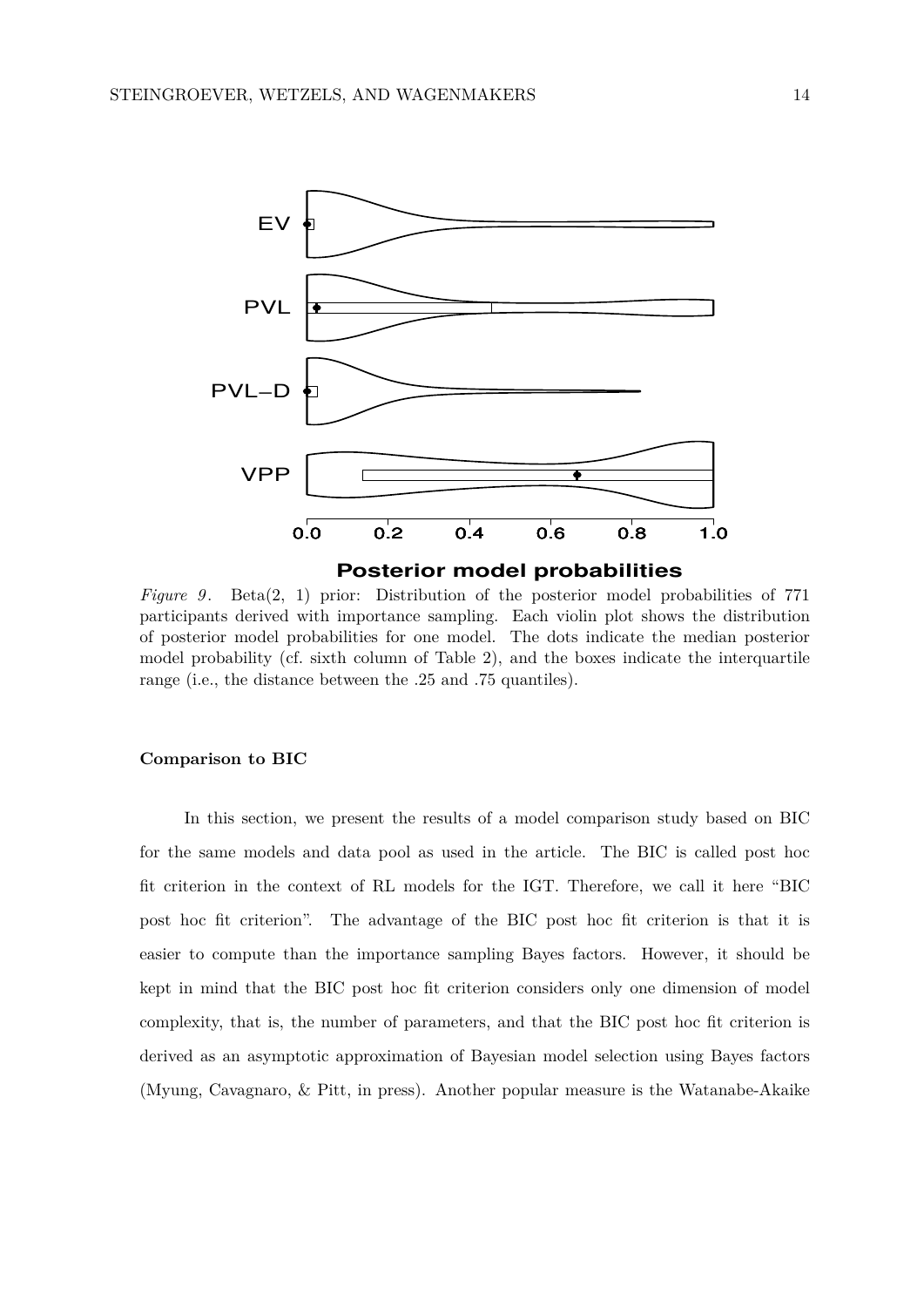information criterion (WAIC; Watanabe, 2010, 2013). However, WAIC is not suitable for our predictive goal, that is, to predict the next choice given all previous choices (Aki Vehtari, personal communication, 16.07.2014; see also a discussion on Andrew Gelman's blog http://andrewgelman.com/2014/09/25/waic-time-series/, and Vehtari & Ojanen, 2012).

**Computation of BIC.** The BIC for model  $M_{(.)}$  is defined as follows (Schwarz, 1978):

$$
\text{BIC}_{\mathcal{M}_{(.)}} = -2\log(L_{(.)}) + k_i \log(n),\tag{3}
$$

where  $L_{(.)}$  is the maximum likelihood of model  $\mathcal{M}_{(.)}$ ,  $k_{(.)}$  is the number of free parameters of model  $\mathcal{M}_{(.)}$ , and *n* is the number of IGT trials (Wagenmakers, 2007; Worthy, Pang, & Byrne, 2013, but see also for example Ahn, Busemeyer, Wagenmakers, & Stout, 2008, Fridberg et al., 2010, and Yechiam, Arshavsky, Shamay-Tsoory, Yaniv, & Aharon, 2010, where the BIC post hoc fit criterion is computed for RL models relative to a baseline model). Thus, the first term in Equation 3 (i.e., the log maximum likelihood) quantifies the goodness-of-fit, whereas the second term penalizes a model for its complexity. Note that for the sake of clarity we omitted the notation that indexes a specific participant.<sup>2</sup>

**Approximation of the Bayes Factor.** The BIC score can be used to approximate the Bayes factor using the following equation (e.g., Wagenmakers, 2007):

$$
BF_{12} \approx \exp\left(\frac{BIC_{\mathcal{M}_2} - BIC_{\mathcal{M}_1}}{2}\right),\tag{4}
$$

Equation 4 allows us to investigate whether the approximations of the Bayes factors are in line with Bayes factors obtained from importance sampling.

<sup>&</sup>lt;sup>2</sup>Since we did not use maximum likelihood to estimate the parameters, the fitting routine did not automatically provide us with  $L_{(.)}$ —the maximum likelihood of model  $\mathcal{M}_{(.)}$ . However, we obtained  $L_{(.)}$  by computing the likelihood of the parameter combination that corresponds to the maximum log posterior. The log posterior is automatically returned by Stan (i.e., called "lp\_\_"). The BIC computation was confirmed by comparing our results obtained for the dataset of Worthy et al. (2013) to the ones reported in the original article.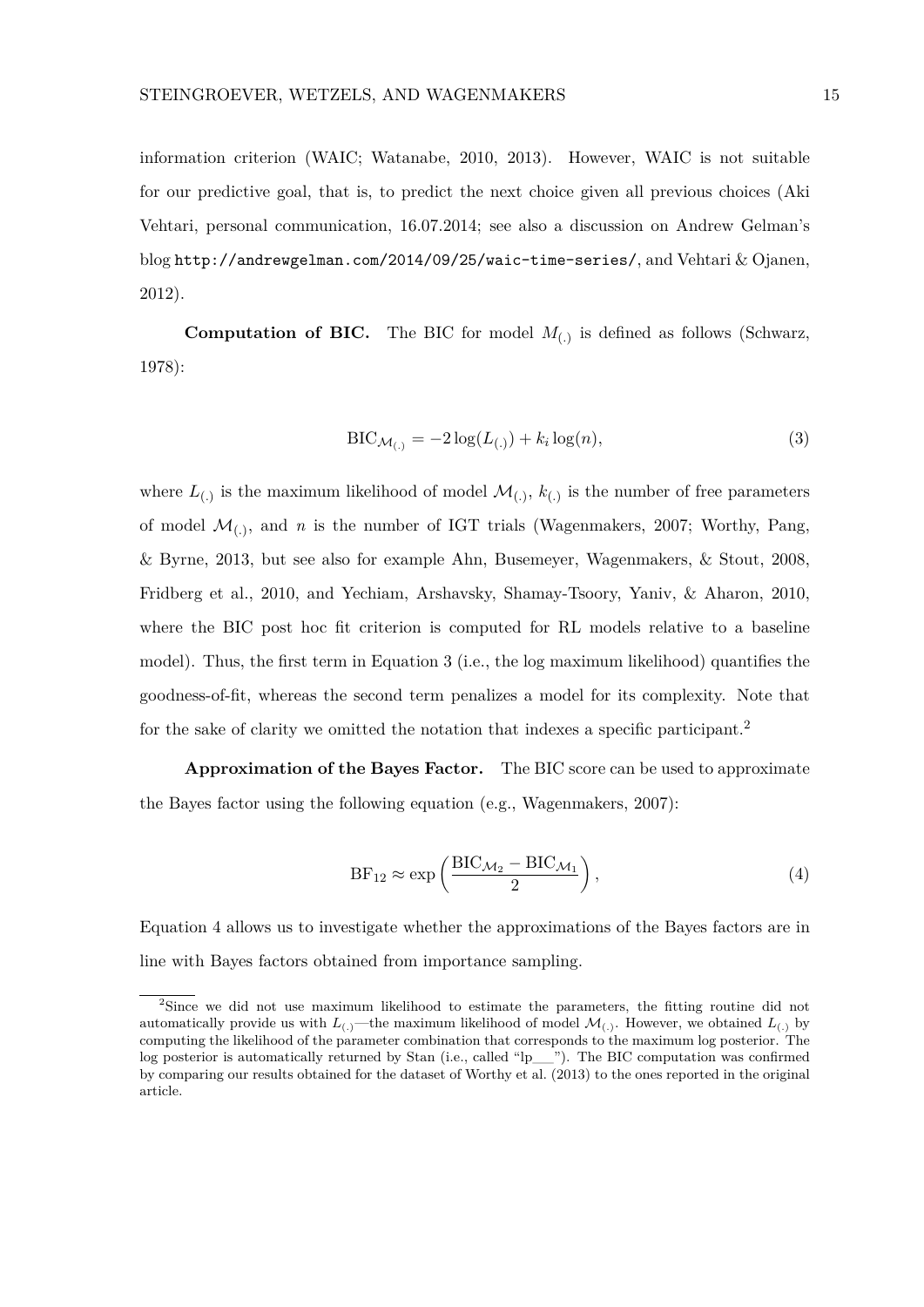Table 3

*Median posterior model probabilities (MPMP), and percentage of participants for whom the corresponding model has the largest posterior model probability obtained from three different methods: (1) Importance sampling, and (2) BIC. Grey shaded cells refer to the best model.*

|           | <b>Importance Sampling</b> |    | BІC          |    |
|-----------|----------------------------|----|--------------|----|
|           | MPMP                       |    | <b>MPMP</b>  |    |
| EV        | .00                        |    | .00          |    |
| PVL       | .04                        | 25 | .36          | 46 |
| PVL-Delta | .00                        |    | .00          | 17 |
| VPP       | 64                         | 59 | $($ $)($ $)$ | 94 |



*Figure 10* . Distribution of the posterior model probabilities of 771 participants derived with BIC. Each violin plot shows the distribution of one model. The dots indicate the median posterior model probability (cf. Table 3), and the boxes indicate the interquartile range (i.e., the distance between the .25 and .75 quantiles).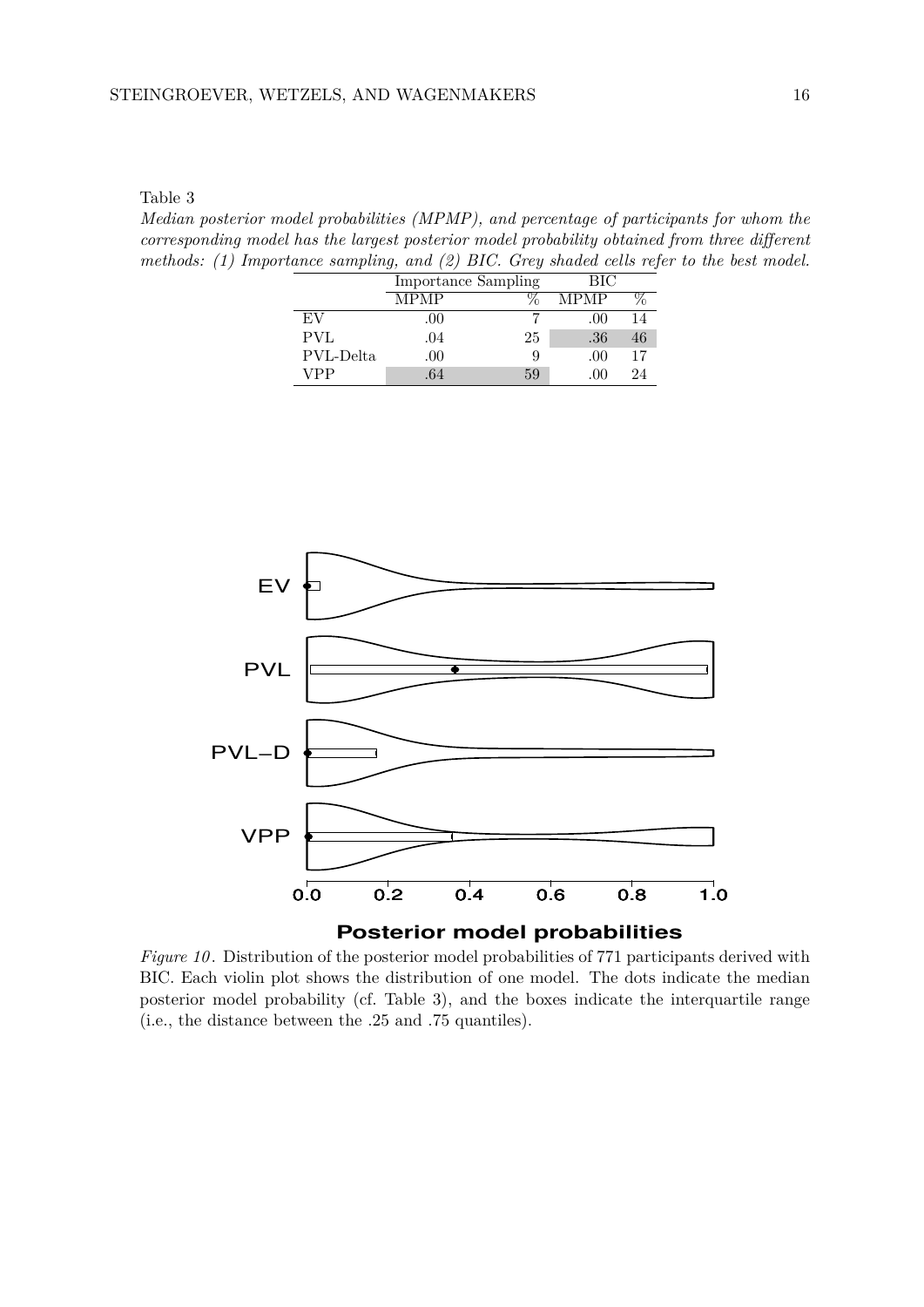### STEINGROEVER, WETZELS, AND WAGENMAKERS 17

**Results.** Table 3 shows the median posterior model probabilities (MPMP), and percentage of participants for whom the corresponding model has the largest posterior model probability obtained from two different methods: (1) Importance sampling, and (2) BIC post hoc fit criterion. Just as the Bayes factors obtained from importance sampling, the Bayes factors approximated with the BIC post hoc fit criterion suggest that the data of only a minority of participants provide strong evidence for the EV and PVL-Delta models. However, it is evident that in contrast to the Bayes factors obtained from importance sampling, Bayes factors approximated with the BIC post hoc fit criterion suggest that the data provide the most evidence for the PVL model and relatively little evidence for the VPP model. These findings are corroborated by Figure 10 showing the distributions of the posterior model probabilities of all participants derived with the BIC post hoc fit criterion. This analysis illustrates the critique that the BIC prefers simple models that underfit the data (Burnham & Anderson, 2002). In this particular case, the VPP model is punished for having relatively many parameters; however our Bayes factor analysis reveals that for this specific model comparison exercise, the number of free parameters alone is a limited and possibly misleading index of model complexity.

## References

- Ahn, W.-Y., Busemeyer, J. R., Wagenmakers, E.-J., & Stout, J. C. (2008). Comparison of decision learning models using the generalization criterion method. *Cognitive Science*, *32* , 1376 - 1402.
- Burnham, K. P., & Anderson, D. R. (2002). *Model selection and multimodel inference: A practical information-theoretic approach*. Springer, New York.
- Dickey, J. M. (1971). The weighted likelihood ratio, linear hypotheses on normal location parameters. *The Annals of Mathematical Statistics*, 204 - 223.
- Dickey, J. M., Lientz, B., et al. (1970). The weighted likelihood ratio, sharp hypotheses about chances, the order of a Markov chain. *The Annals of Mathematical Statistics*, *41* , 214 - 226.
- Fridberg, D. J., Queller, S., Ahn, W.-Y., Kim, W., Bishara, A. J., Busemeyer, J. R., . . . Stout, J. C. (2010). Cognitive mechanisms underlying risky decision-making in chronic cannabis users. *Journal of Mathematical Psychology*, *54* , 28 - 38.
- Jeffreys, H. (1961). *Theory of probability* (Third ed.). Oxford University Press, Oxford, England.